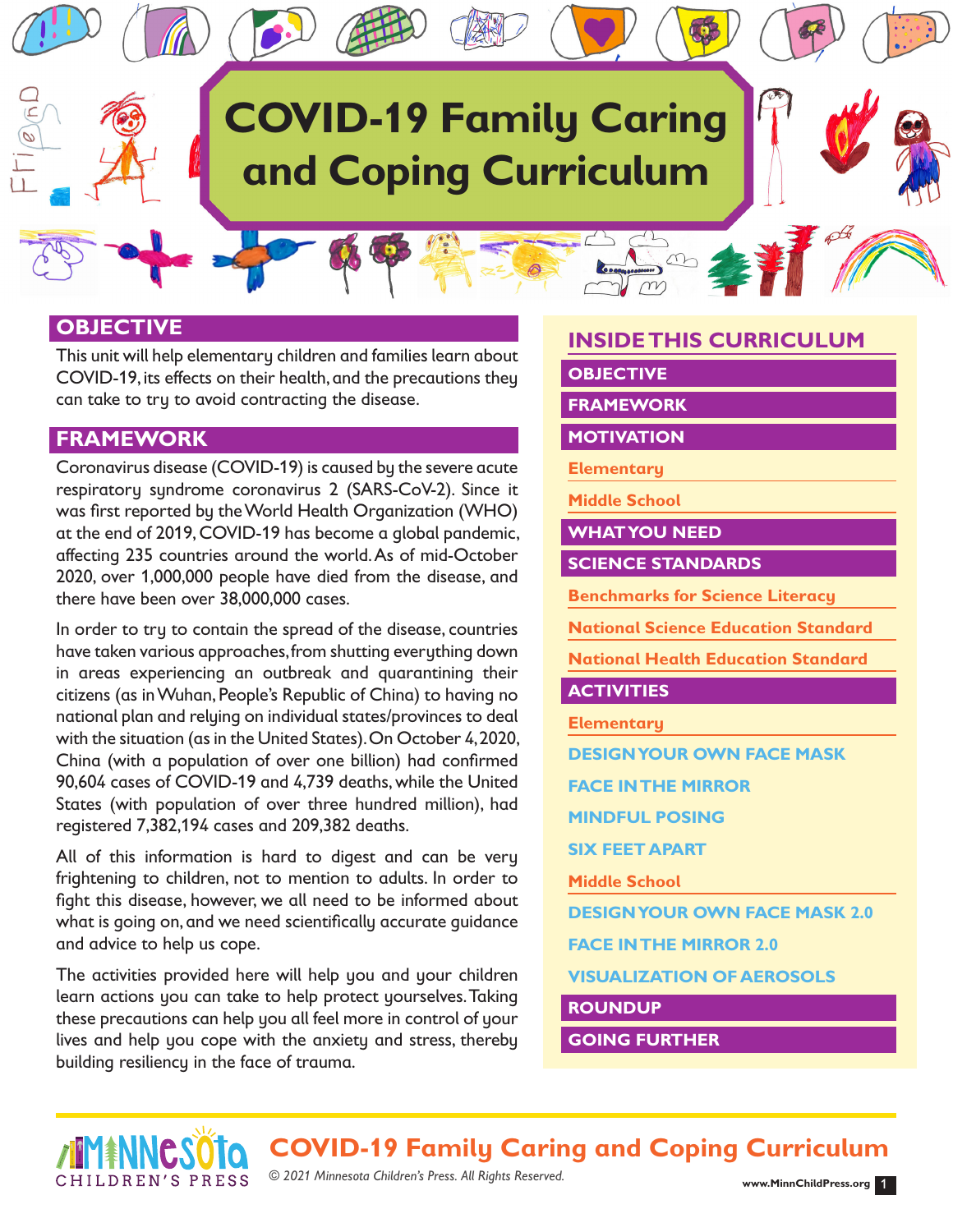As you and your children go through these activities, you should be aware of some of the misconceptions young children have about germs. According to a study by Hergenrather and Rabinowitz published in 1991, lower elementary-school children may think that illness is the result of misbehavior and realize that they are ill only when they are told that they are by others or when their illness has a behavioral impact, such as having to stay in bed or to go to the doctor. Upper elementary-school children, however, may understand that all illnesses are caused by germs and are contagious.

In addition, people tend to focus on the physical dimensions of health and pay less attention to the mental and social dimensions. Students associate health primarily with food and fitness. Middle-school and high-school students' wrong ideas about the causes of health and illness may derive from cultural knowledge. Finally, students of all ages tend to believe that many factors they consider important to their health and life span are also beyond their personal control.

## **MOTIVATION**

Discuss with your children that these activities will help them learn more about the COVID-19 pandemic so that they can understand it better and learn ways they can cope with it. They will also learn ways they can protect themselves and their families, and they'll learn some things they can do to care for themselves.

Depending on the age of your children, you can begin by going over the Background Information About COVID-19 sheet. This background sheet provides information about what we know about the start of the pandemic and simple things that individuals can do to protect themselves and their families.

The sheet does provide information about the large numbers of people who have contracted the disease, and those who have died from it. It can be especially hard for young children to understand these large numbers, so you may not want to discuss the beginning of the document with them.

As you go through the document, you can ask these kinds of questions to elicit your children's thoughts and open up the line of communication between yourself and them. You can write down their answers on a large sheet of paper.

#### **Elementary**

CHILDREN'S PRESS

» What do you think of when you hear the term "COVID-19"? *(Children will likely have various responses to this. To help them understand, you can say something like, "COVID-19 is a germ that can make people sick, just like the flu, cold, or a stomach bug. Since it is a new germ, we don't know much about it, which is why it is getting lots of attention. People are talking about it lots right now so that we can figure out how best to keep more people from getting sick.")*

#### **WHAT YOU NEED**

- **Background Information About** COVID-19 Sheet
- D Design Your Own Face Mask **Sheet**
- Importance of Wearing a Mask Sheet
- □ Face in the Mirror Sheet
- Design Your Own Face Mask 2.0 Sheet
- **Care and Cope Sheet**
- D Drawing/art supplies
- □ Hand-held mirror
- **D** Face masks
- T Yard stick or measuring tape
- □ Cotton, cotton/polyester, or polypropylene fabric
- $\Box$  HEPA-certified vacuum filters
- $\Box$  Elastic, string, or cloth strips
- □ Needles, thread

#### **SCIENCE STANDARDS**

#### **Benchmarks for Science Literacy**

6E The Human Organism: Physical Health  $(K-2)$ #3

Some diseases are caused by germs, some are not. Diseases caused by germs may be spread by people who have them. Washing one's hands with soap and water reduces the number of germs that can get into the body or that can be passed on to other people.

6F The Human Organism: Mental Health (K-2) #1

People have many different feelings sadness, joy, anger, fear, etc.—about events, themselves, and other people.

6F The Human Organism: Mental Health  $(K-2)$  #3

Talking to someone may help people understand their feelings or problems and what to do about them.

**COVID-19 Family Caring and Coping Curriculum**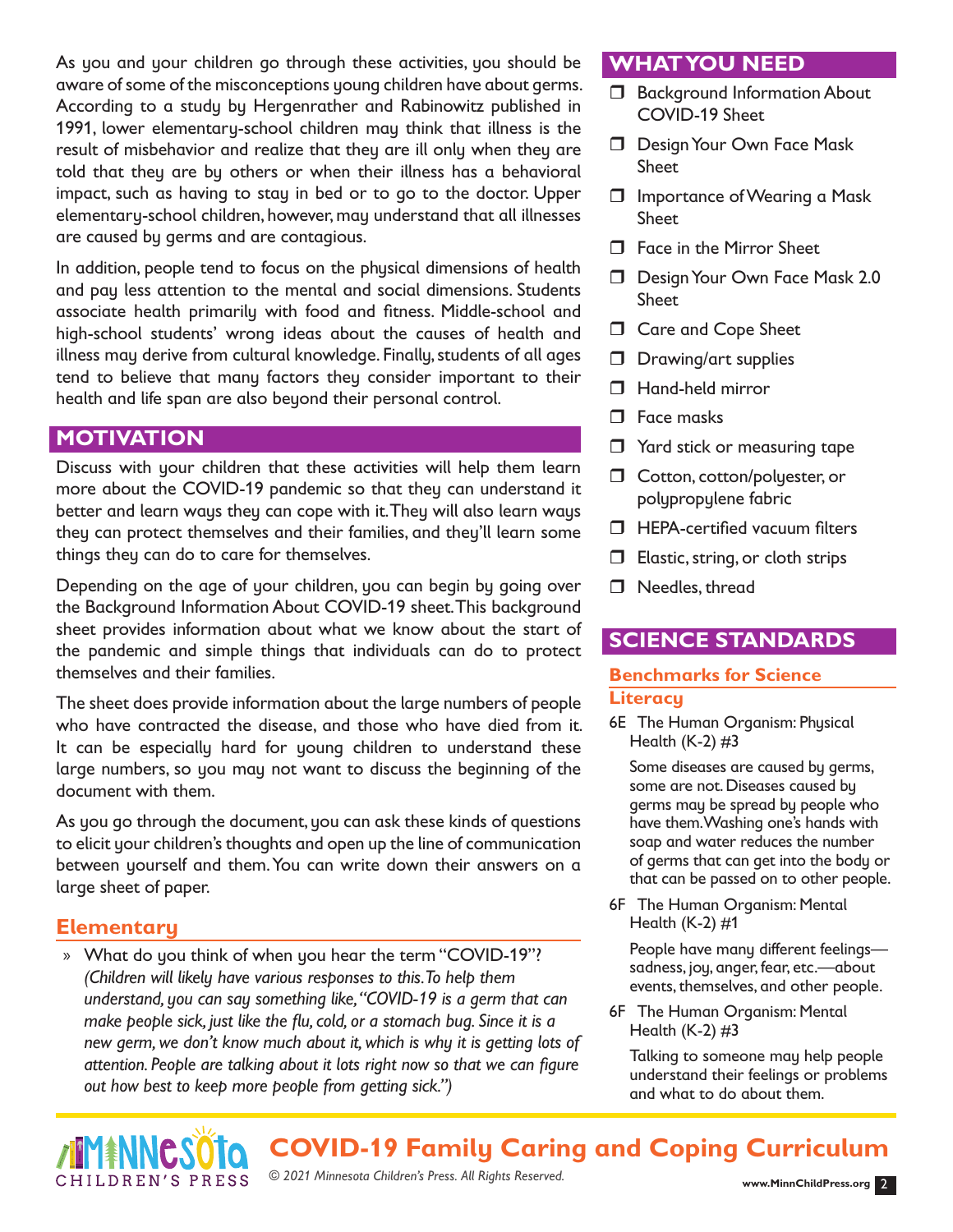- » When did the world first start learning about COVID-19? *(Scientists and public health officials started to hear about the disease at the end of 2019.)*
- » What are some of the symptoms of COVID-19? *(Some of the symptoms of COVID-19 are: cough, fever or chills, shortness of breath or difficulty breathing, muscle or body aches, sore throat, loss of taste or smell, diarrhea, headache, fatigue, nausea or vomiting, and congestion or runny nose.)*
- » What happens if you get sick?

*(Children can be anxious about this, too. To help them understand an allay some of their fears, you could say something like, "Some people who get COVID-19 don't even know they have it, and most people feel like they have a bad cold until they get better. But a tiny number of people can get very sick. Usually, these people are already sick from something else, and their bodies don't have lots of energy left over to fight COVID-19. Since you are young and healthy, you would probably feel yucky for a few days and be back to normal.")*

» What are some things you can do to try to keep from catching COVID-19?

*(You can go over the actions that are outlined on the background information sheet.)*

» Now, what are some things you can do to try to emotionally cope during this time? *(You can go over the actions outlined on the background information sheet. As you do this, you can ask students for more ideas of their own.)*

There are no right or wrong answers to these questions. Encourage your children to explain their answers. The important thing with this discussion is that you want your children to make the connection between their lives and the pandemic.

Before going to the next section, let your children know that they will do some activities to learn more about protecting themselves and how they can emotionally cope during this time.

# **Middle School**

- » What do you think of when you hear the term "COVID-19"? *(The answers from children of this age will probably vary. You can explain to them what it is exactly: coronavirus disease (COVID-19) is caused by the severe acute respiratory syndrome coronavirus 2 (SARS-CoV-2).)*
- » When did the world first start learning about COVID-19? *(Scientists and public health officials started to hear about the disease at the end of 2019.)*

» As of mid-October 2020, how many cases have occurred worldwide and how many deaths? Is it hard for you to conceptualize these large numbers? *(Worldwide, there have been 38,394,169 cases and 1,089,047 deaths.)*

# **National Science Education Standards**

Science in Personal and Social Perspectives: Personal Health (K-4) #2

Individuals have some responsibility for their own health. Students should engage in personal care—dental hygiene, cleanliness, and exercise that will maintain and improve health. Understandings include how communicable diseases, such as colds, are transmitted and some of the body's defense mechanisms that prevent or overcome illness.

# **National Health Education Standards**

## **PRE-K-GRADE 2**

Standard 1

1.2.1 Identify that healthy behaviors impact personal health.

1.2.3 Describe ways to prevent communicable diseases.

#### Standard 5

5.2.1 Identify situations when a health-related decision is needed.

5.2.2 Differentiate between situations when a health-related decision can be made individually or when assistance is needed.

#### Standard 8

8.2.1 Make requests to promote personal health.

8.2.2 Encourage peers to make positive health choices.

#### **GRADES 3-5**

Standard 1

1.5.1 Describe the relationship between healthy behaviors and personal health.

1.5.3 Describe ways in which safe and healthy school and community environments can promote personal health.

#### Standard 5

5.5.1 Identify health-related situations that might require a thoughtful decision.



**COVID-19 Family Caring and Coping Curriculum**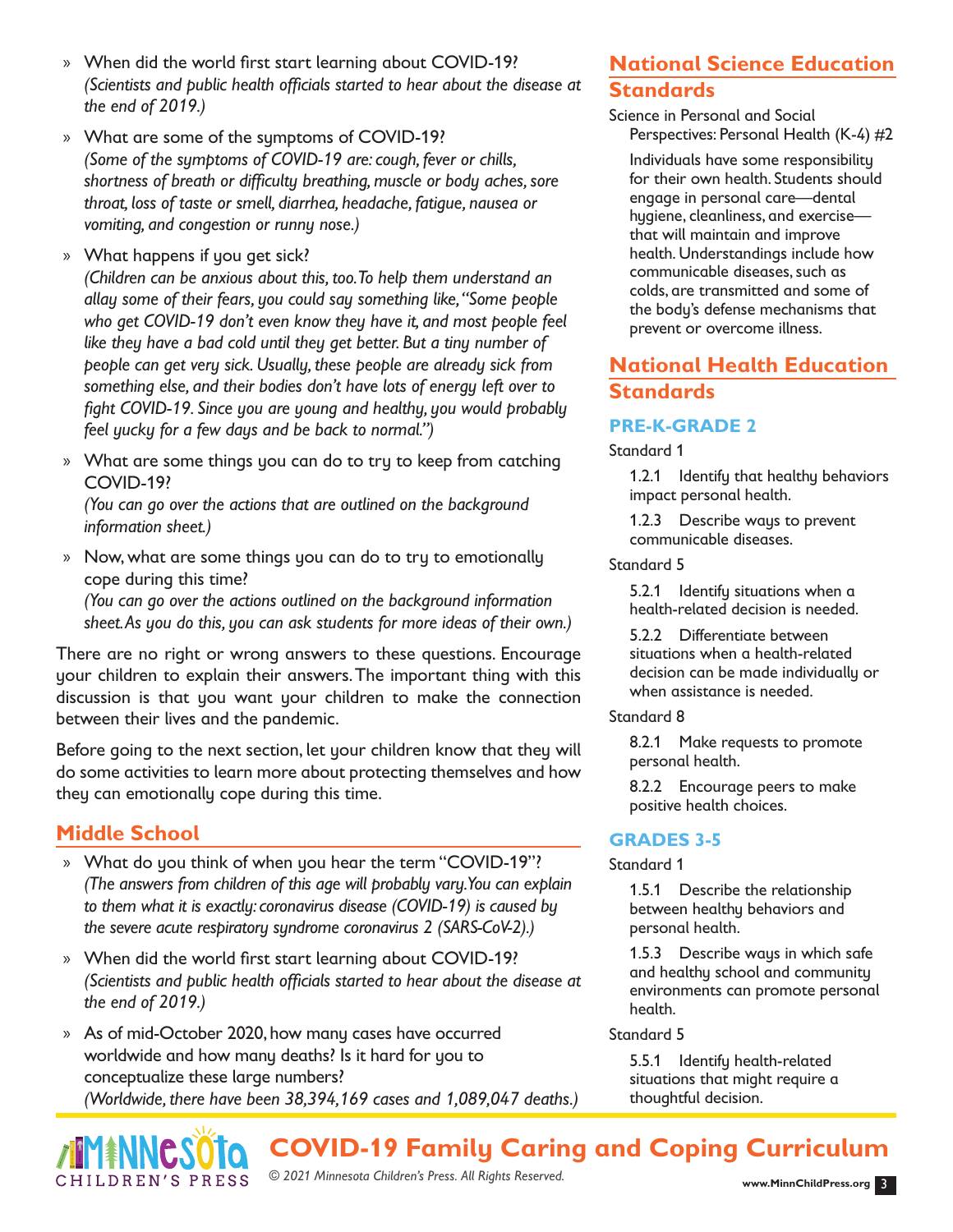- » Are there things you're doing to try to keep yourself from getting sick with COVID-19? What are they? *(Answers will vary. You can go over the information on the background information sheet. It's good to keep stressing the importance of taking these actions each and every day.)*
- » Are there things you're doing to try to emotionally cope with the pandemic? What are they?

*(Answers will vary. You can go over the information on the background information sheet.)*

» What happens if you do get sick? What can you do to take care of yourself then?

*(Answer may vary. Encourage your children to explain their answers and go over the information on the background information sheet.)*

There are no right or wrong answers to these questions. Encourage your children to explain their answers. The important thing with this discussion is that you want your children to make the connection between their lives and the pandemic.

Before going to the next section, let your them know that they will do some activities to learn more about protecting themselves and how they can emotionally cope during this time.

## **ACTIVITIES**

#### **Elementary**

CHILDREN'S PRESS

#### **DESIGN YOUR OWN FACE MASK!**

Before your kids do this activity, you may want to go over why it's so important to wear masks. Children can use the Importance of Wearing a Mask sheet to go to and watch the [Why Are People Wearing Masks?](https://youtu.be/4KRuP1QGmhU) video from the Cincinnati Children's Hospital. This video explains how wearing masks can protect them and their families. Once they've watched the video, you can discuss it with them by asking these questions:

- » Why do people wear masks? *(They wear them to help keep each other safe and happy. They wear masks because they care about each other.)*
- » What kind of people wear masks? (Everyone over the age of 2 should wear a mask.)
- » How is wearing a mask like wearing a superhero cape? (It can help you protect others from getting sick by helping to prevent the spread of germs.)
- » How should you wear your mask? (You should wear it so that it covers your face and nose. Try not to touch the front of it while it's on.)

5.5.3 List healthy options to healthrelated issues or problems.

5.5.4 Predict the potential outcomes of each option when making a healthrelated decision.

5.5.5 Choose a healthy option when making a decision

#### Standard 8

8.5.1 Express opinions and give accurate information about health issues.

8.5.2 Encourage others to make positive health choices.

#### **GRADES 6-8**

#### Standard 1

1.8.1 Analyze the relationship between healthy behaviors and personal health.

1.8.6 Explain how appropriate health care can promote personal health.

1.8.8 Examine the likelihood of injury or illness if engaging in unhealthy behaviors.

1.8.9 Examine the potential seriousness of injury or illness if engaging in unhealthy behaviors.

#### Standard 5

5.8.2 Determine when health-related situations require the application of a thoughtful decision-making process.

5.8.4 Distinguish between healthy and unhealthy alternatives to healthrelated issues or problems.

5.8.5 Predict the potential shortterm impact of each alternative on self and others.

5.8.6 Choose healthy alternatives over unhealthy alternatives when making a decision.

5.8.7 Analyze the outcomes of a health-related decision.

#### Standard 8

8.8.1 State a health-enhancing position on a topic and support it with accurate information.

8.8.2 Demonstrate how to influence and support others to make positive health choices.

**COVID-19 Family Caring and Coping Curriculum**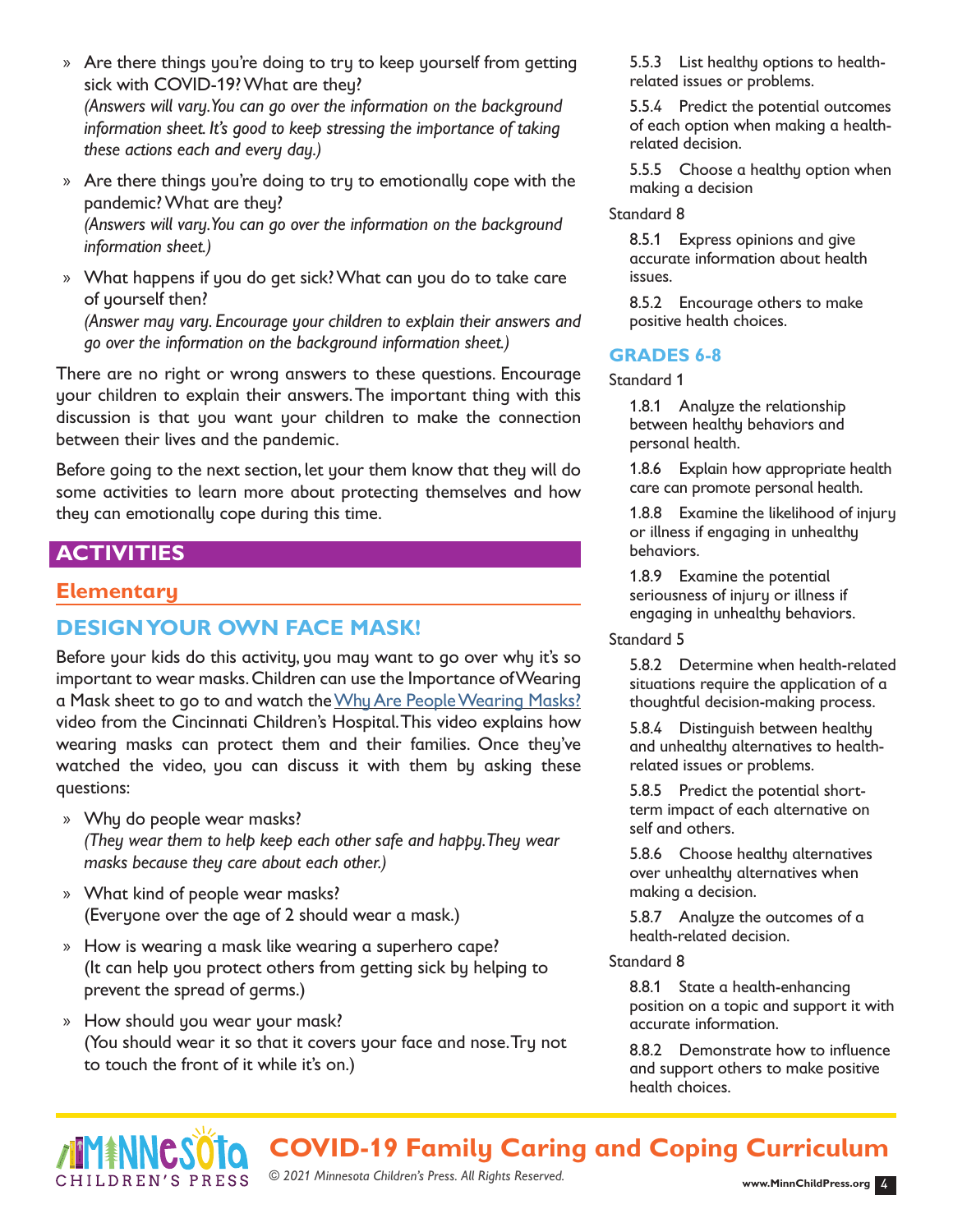In this activity, kids get to design their own face masks! They can use the Design Your Own Face Mask! sheet if they want, or they can just use a sheet of blank paper. Encourage them to use whatever materials you have on hand – they don't need to be limited to drawing supplies.

Once they've had a chance to design their own masks, ask them to share the masks with you. Ask them to explain to you how working on these masks made them feel.

## **FACE IN THE MIRROR**

Now, using the face masks you have at home, you can do this brief activity with your kids. You'll need a hand-held mirror, if you have one, face masks, and the Importance of Wearing a Mask sheet.

Ask your children to hold a mirror about 12 inches in front of their face. Once they're set up, they should talk to the mirror. They can say anything they want (you may want to set some rules, though, on things they shouldn't say). Ask them to observe what happens to the mirror. Does it fog up? Do they notice any droplets on it? They can write or draw what they see on the mirror in the space provided on the Importance of Wearing a Mask sheet. Once they're done, they should clean off the mirror.

Next, ask your child to put on a face mask. They should repeat what they just did and talk to the mirror as they hold it in front of themselves. Ask them to again observe what happens to the mirror. Does it fog up? Do they notice any droplets on it? Again, they can write or draw what they see on the mirror in the space provided on the Importance of Wearing a Mask sheet.

Ask them if there were any differences with what they observed on the mirror between when they didn't wear a mask and when they did. What does this tell them about not wearing a mask versus wearing a mask? Ask them to describe the health implications for themselves and others of wearing a mask.

You can take this activity another step by extending the distance between your child and the mirror. First, try to find a space where you can stand 6 feet away from your child (you can use a measuring tape or yard stick to measure out 6 feet). Mark the spot where your child should stand and the spot where you should stand. Then, ask your child to talk again with no face mask

on. Once they're done talking, ask them to observe the mirror again. Do they notice a difference with the appearance of the mirror this time as compared to the first time they talked to the mirror with it 12 inches (1 foot) in front of their face? How about the second activity? What does this tell them about standing 6 feet away from someone?

## **MINDFUL POSING**

In this activity, you and your kids will have the opportunity to improve your mental outlook by engaging in a mindfulness activity. If you kids don't already know what mindfulness is, explain to them that it is the quality or state of being conscious or aware of something. It's a mental state achieved by focusing one's awareness on the present moment, while calmly acknowledging and accepting one's feelings, thoughts, and bodily sensations. It is believed the mindfulness can improve our mental health and wellbeing.

To do this activity, you and your kids should find a space where you feel safe. Once you've decided on a spot, you can try a couple different poses:

- » Superman: this pose is practiced by standing with the feet just wider than the hips, fists clenched, and arms reached out to the sky, stretching the body as tall as possible.
- » Wonder Woman: this pose is struck by standing tall with legs wider than hip-width apart and hands or fists placed on the hips.

You can do these poses several times. Think about how you feel once you've done these poses for several rounds. How do you kids feel? Do these poses improve your wellbeing and happiness?

## **SIX FEET APART**

The general information all children should have is that there are germs going around, and if we stay 6-feet apart, we make it harder for the germs to spread. If your family is wearing masks, this is also when you would explain that they are added protection to keep germs from spreading.

One fun activity that you can engage in with your kids is throwing safe objects from around the house to each other. The point here is to make sure that you are standing 6 feet apart from each other. Can you throw a pillow 6 feet? How about a ball? This is all part of



**COVID-19 Family Caring and Coping Curriculum**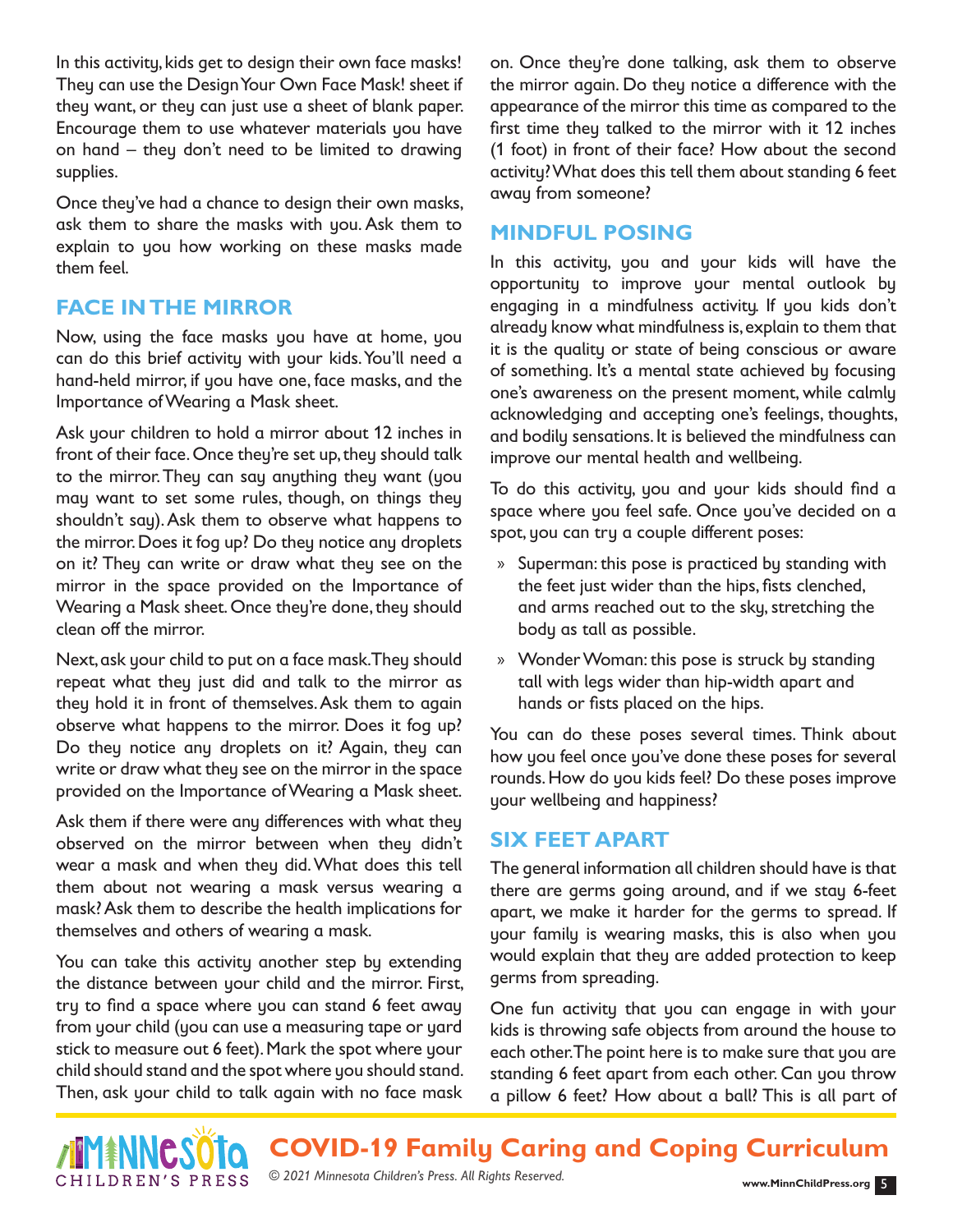giving your child the tools to understand how to keep themselves safe. Part of that is a firm understanding of what 6 feet is. This can be essential for when you remind them, "Sally, 6 feet back."

Another activity you can do involves sports balls. Do you have any sport balls in the house – like basketballs, soccer balls, or volleyballs? If so, you can do an activity where you take a measuring tape and stretch it out to 6 feet. Ask your child to line up the balls you have along the measuring tape. Do you have enough balls to cover all 6 feet? If so, how many balls did you use? If not, how many more balls would you need? This activity can help kids visualize how long 6 feet is.

## **Middle/High School**

## **DESIGN YOUR OWN FACE MASK 2.0!**

For this activity, you and your children can expand on the face mask activity for younger kids by thinking about what kinds of materials can be used to make a good, protective face mask. This could turn into a brief research activity for your children in which they perform some research on the Internet. They can search online for materials that scientists or public health experts suggest would help protect them the best. They can use the Design Your Own Face Mask 2.0 sheet to help them with their research.

Once your children have done their research, they can use it to design their own face masks! If you have a sewing machine, they can even sew their own face mask. There's a simple tutorial called [How to Make](https://www.cdc.gov/coronavirus/2019-ncov/prevent-getting-sick/how-to-make-cloth-face-covering.html)  [Masks](https://www.cdc.gov/coronavirus/2019-ncov/prevent-getting-sick/how-to-make-cloth-face-covering.html) on the Centers for Disease Control website for using just cotton rectangles to make the mask. Or you can make a face mask using fabric and a HEPA vacuum filter. [The Best Materials to Make Your Own](https://www.huffingtonpost.com.au/entry/how-to-make-face-mask-best-materials_au_5f276be9c5b68fbfc884d0b2) [COVIC-19 Face Masks and Filters,](https://www.huffingtonpost.com.au/entry/how-to-make-face-mask-best-materials_au_5f276be9c5b68fbfc884d0b2) from the Huffington Post, has information about how you can make a face mask using those materials.

## **FACE IN THE MIRROR 2.0**

For this activity, you and your children can expand on the talking to the mirror activity for younger kids. With this expanded activity, your children adults will follow the steps from the activity for younger kids and add to it by graphing out or visualizing in some other way what they observe.

Ask your child to hold a mirror about 12 inches in front of their face. Once they're set up, they should talk to the mirror. They can say anything they want (you may want to set some rules, though, on things they shouldn't say). Ask them to observe what happens to the mirror. Does it fog up? Do they notice any droplets on it? If they notice droplets, ask them to count the number of droplets and record those in an Excel spreadsheet (or some other kind of database software).

Next, ask your child to put on a face mask. They should repeat what they just did and talk to the mirror as they hold it in front of themselves. Ask them to again observe what happens to the mirror. Does it fog up? Do they notice any droplets on it? They should record this information in the spreadsheet as well.

Ask them if there were any differences with what they observed on the mirror between when they didn't wear a mask and when they did. What does this tell them about not wearing a mask versus wearing a mask? Ask them to describe the health implications for themselves and others of wearing a mask.

You can take this activity another step by widening the distance between your child and the mirror. First, try to find a space where you can stand 6 feet away from your child (you can use a measuring tape or yard stick to measure out 6 feet). Mark the spot where your child should stand and the spot where you should stand. Then, ask your child to talk again. Once they're done talking, ask them to observe the mirror again. They should record any data from this activity in the spreadsheet. Do they notice a difference with the appearance of the mirror this time as compared to the first time they talked to the mirror with it 12 inches (1 foot) in front of their face? How about the second activity? What does this tell them about standing 6 feet away from someone?

They should then take the data they've recorded and use it to make a graph or chart in Excel to help them see the differences between the different situations.

## **VISUALIZATION OF AEROSOLS**

During this pandemic, there has been a lot of discussion about how COVID-19 is spread through the air. Much of the attention has been focused on one particular route of coronavirus spread: itty-bitty particles known as aerosols.



**COVID-19 Family Caring and Coping Curriculum**